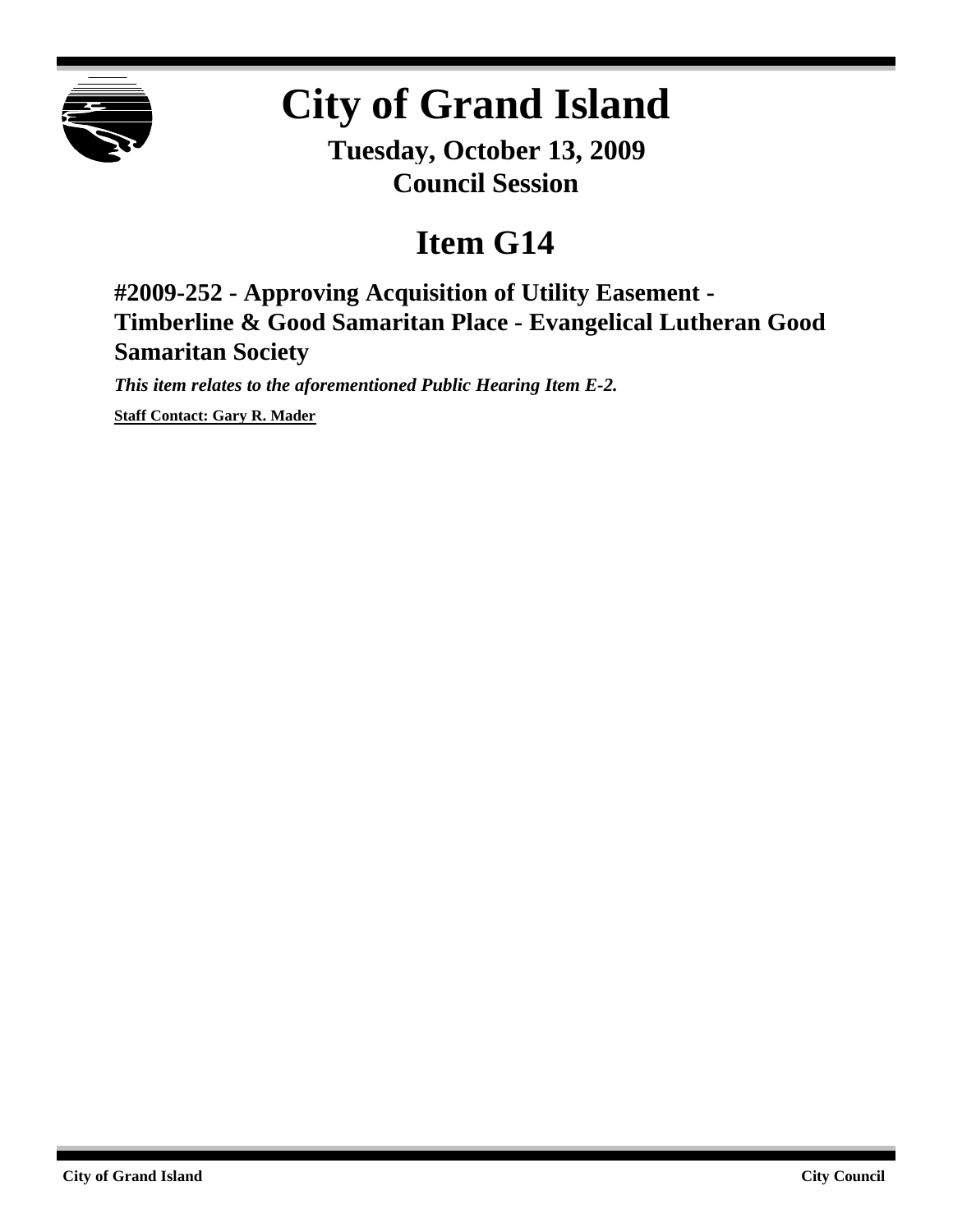#### R E S O L U T I O N 2009-252

WHEREAS, a public utility easement is required by the City of Grand Island, from Evangelical Lutheran Good Samaritan Society, to survey, construct, inspect, maintain, repair, replace, relocate, extend, remove, and operate thereon, public utilities and appurtenances, including lines and transformers; and;

WHEREAS, a public hearing was held on October 13, 2009, for the purpose of discussing the proposed acquisition of an easement located in the City of Grand Island, Hall County, Nebraska; and more particularly described as follows:

#### **TRACT # 1**

Commencing at the southeast corner of Lot Two (2) Block One (1), Good Samaritan Subdivision in the City of Grand Island, Hall County, Nebraska; thence westerly along the southerly line of said Lot Two (2) Block One (1), a distance of thirty four and forty three hundredths (34.43) feet to the ACTUAL Point of Beginning; thence continuing along the southerly line of said Lot Two (2) Block One (1), a distance of twenty and thirty one hundredths (20.31) feet; thence N10°03'02"W, a distance of two hundred three and fifty one hundredths (203.51) feet; thence N79°56'58"E, a distance of twenty  $(20.0)$  feet; thence S10°03'02"E, a distance of two hundred seven  $(207.0)$  feet to a point on the southerly line of said Lot Two (2) Block One (1) being the said Point of Beginning.

The above-described easement and right-of-way containing 0.094 acres, more or less, as shown on the plat dated 9/21/2009, marked Exhibit "A", Sheet 1 of 4, attached hereto and incorporated herein by reference,

#### **TRACT # 2**

Commencing at the southwest corner of Lot Three (3) Block One (1), Good Samaritan Subdivision in the City of Grand Island, Hall County, Nebraska; thence northerly along the westerly line of said Lot Three (3) Block One (1), a distance of three hundred sixty six and twelve hundredths (366.12) feet; thence N88°52'24"E, a distance of one hundred sixty and twenty three hundredths (160.23) feet to the ACTUAL Point of Beginning; thence  $N00^{\circ}10'01''W$ , a distance of one hundred fifty six and forty three hundredths (156.43) feet; thence S90°00'00"E, a distance of one hundred ninety two and fifty one hundredths (192.51) feet to a point on an easterly line of said Lot Three (3) Block One (1); thence S00°27'57"E along an easterly line of said Lot Three (3) Block One (1), a distance of twenty (20.0) feet; thence N90°00'00"W, a distance of one hundred seventy two and sixty two hundredths (172.62) feet; thence S00°10'01"E, a distance of one hundred thirty six and four hundredths (136.04) feet; thence S88°52'24"W, a distance of twenty (20.0) feet to the said Point of Beginning.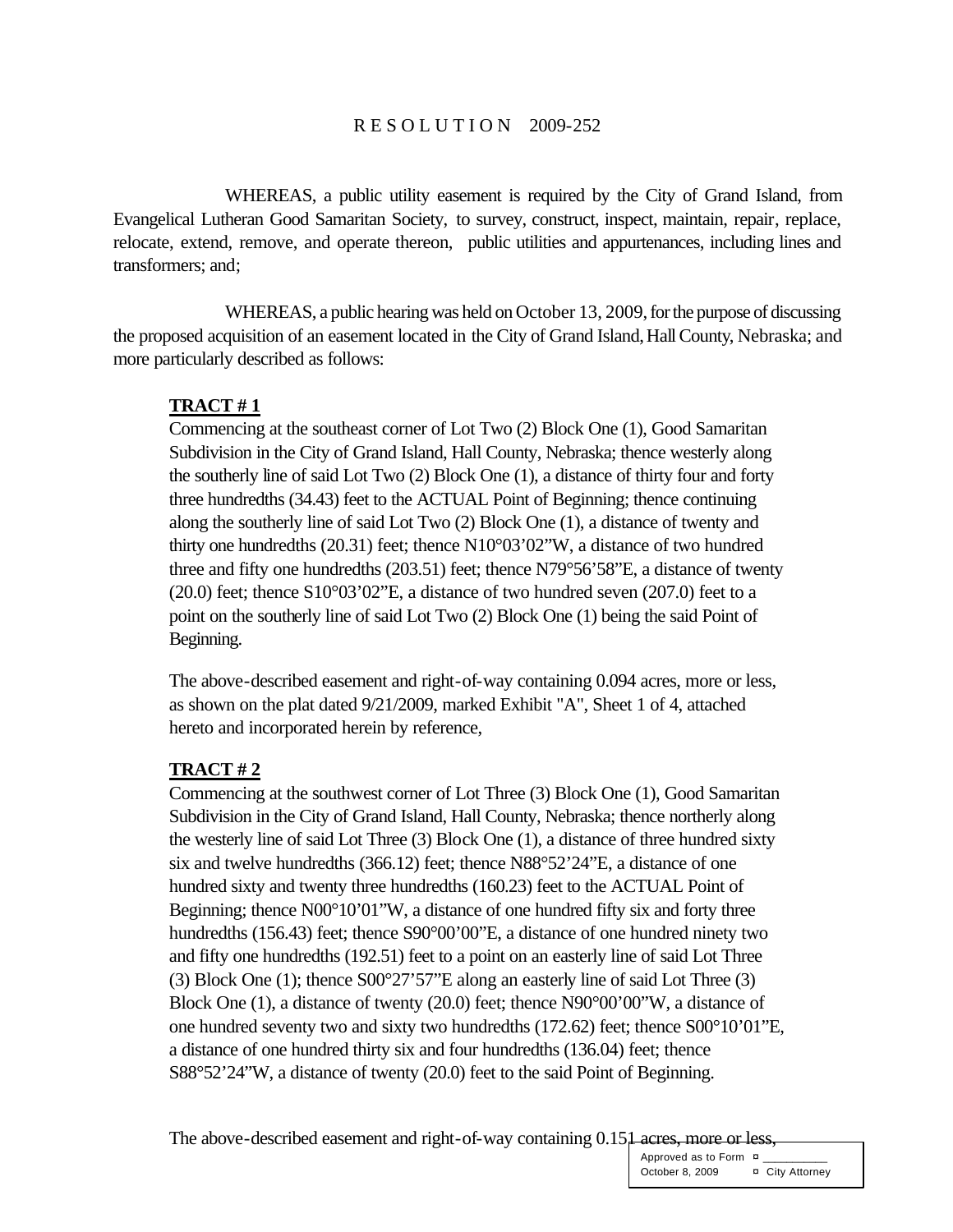as shown on the plat dated 9/21/2009, marked Exhibit "A", Sheet 2 of 4, attached hereto and incorporated herein by reference,

## **TRACT # 3**

Beginning at a point being twenty (20.0) feet easterly and ten (10.0) feet northerly of the Southwest corner of Lot Three (3) Block One (1), Good Samaritan Subdivision in the City of Grand Island, Hall County, Nebraska; thence N00°27'57"W along the easterly line of an existing twenty (20.0) foot wide platted easement, a distance of three hundred seventy six and forty seven hundredths (376.47) feet; thence N88°52'24"E, a distance of one hundred fifty four and eighty nine hundredths (154.89) feet; thence N60°21'46"E, a distance of seventy seven and ninety three hundredths (77.93) feet; thence N00°35'07"W, a distance of seventy two and ninety four hundredths (72.94) feet; thence N58°42'49"E, a distance of one hundred twenty eight and ninety five hundredths (128.95) feet to a point on an easterly line of said Lot Three (3) Block One (1); thence S00°27'57"E along an easterly line of said Lot Three (3) Block One (1), a distance of twenty three and twenty nine hundredths (23.29) feet; thence S58°42'49"W, a distance of one hundred five and sixty four hundredths (105.64) feet; thence S00°35'07"E, a distance of seventy three and thirty three hundredths (73.33) feet; thence S60°21'46"W, a distance of ninety four and seventy eight hundredths (94.78) feet; thence S88°52'24"W, a distance of one hundred fifty and twenty hundredths (150.20) feet; thence S00°27'57"E, a distance of three hundred fifty six and fifty eight (356.58) feet; thence S89°50'59"W along the northerly line of an existing ten (10.0) foot wide platted easement, a distance of ten (10.0) feet to the said Point of Beginning.

The above-described easement and right-of-way containing 0.281 acres, more or less, as shown on the plat dated 9/21/2009, marked Exhibit "A", Sheet 3 of 4, attached hereto and incorporated herein by reference,

### **TRACT # 4**

Beginning at the southeast corner of Lot Twenty Five (25) Block One (1), Good Samaritan Subdivision in the City of Grand Island, Hall County, Nebraska; thence westerly along the southerly line of said Lot Twenty Five (25) Block One (1), a distance of seventy four and ninety two hundredths (74.92) feet; thence northeasterly, a distance of eighty eight and thirty six hundredths (88.36) feet to a point on the easterly line of said Lot Twenty Five (25) Block One (1); thence southerly along the easterly line of said Lot Twenty Five (25) Block One (1), a distance of forty eight and eight hundredths (48.08) feet to the southeast corner of said Lot Twenty Five (25) Block One (1) being the said Point of Beginning.

The above-described easement and right-of-way containing 0.041 acres, more or less, as shown on the plat dated 9/21/2009, marked Exhibit "A", Sheet 4 of 4, attached hereto and incorporated herein by reference,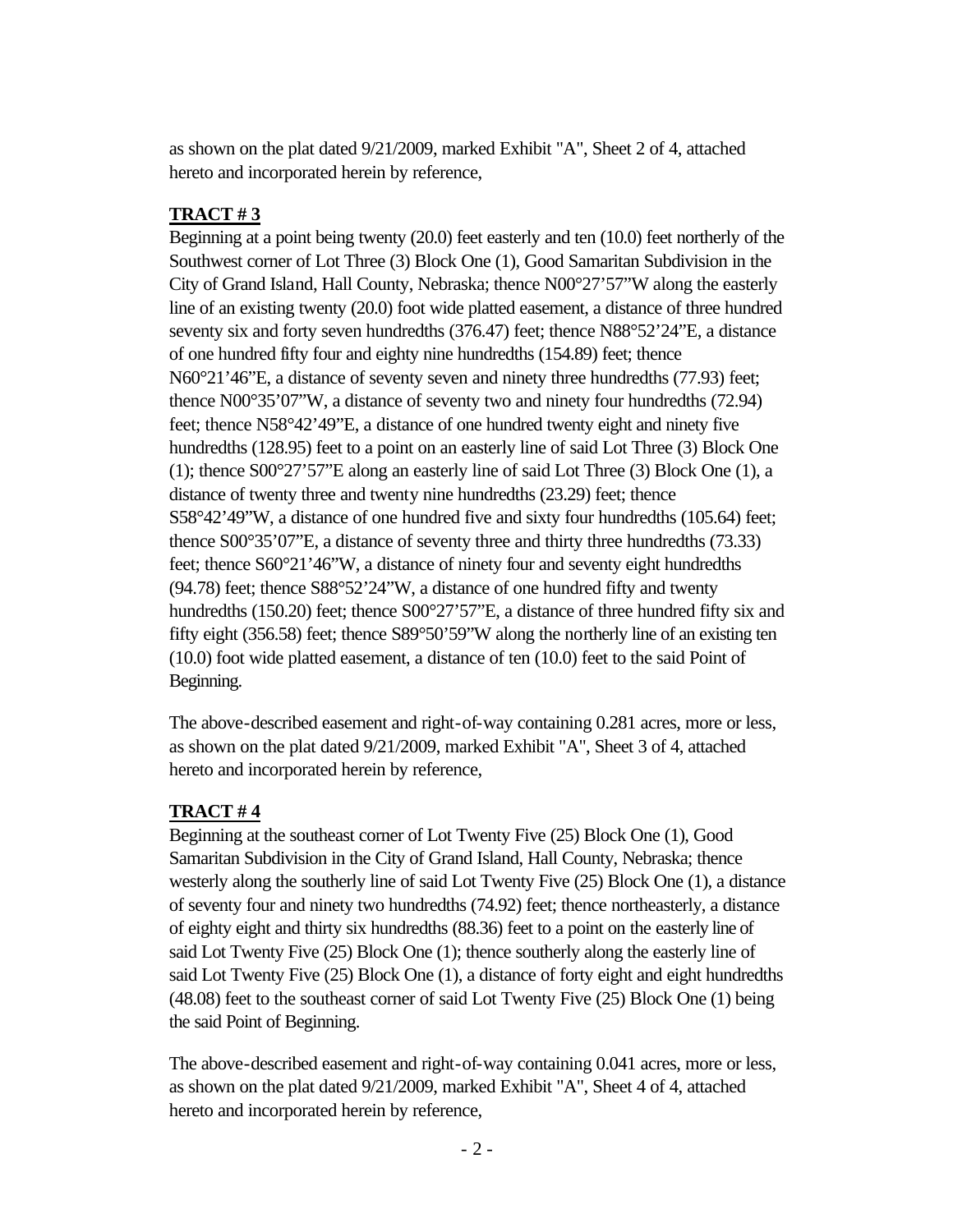NOW, THEREFORE, BE IT RESOLVED BY THE MAYOR AND COUNCIL OF THE CITY OF GRAND ISLAND, NEBRASKA, that the City of Grand Island be, and hereby is, authorized to acquire a public utility easement fromEvangelical Lutheran Good Samaritan Society, on the above-described tracts of land.

- - -

Adopted by the City Council of the City of Grand Island, Nebraska, October 13, 2009.

Margaret Hornady, Mayor

\_\_\_\_\_\_\_\_\_\_\_\_\_\_\_\_\_\_\_\_\_\_\_\_\_\_\_\_\_\_\_\_\_\_\_\_\_\_\_

Attest:

RaNae Edwards, City Clerk

\_\_\_\_\_\_\_\_\_\_\_\_\_\_\_\_\_\_\_\_\_\_\_\_\_\_\_\_\_\_\_\_\_\_\_\_\_\_\_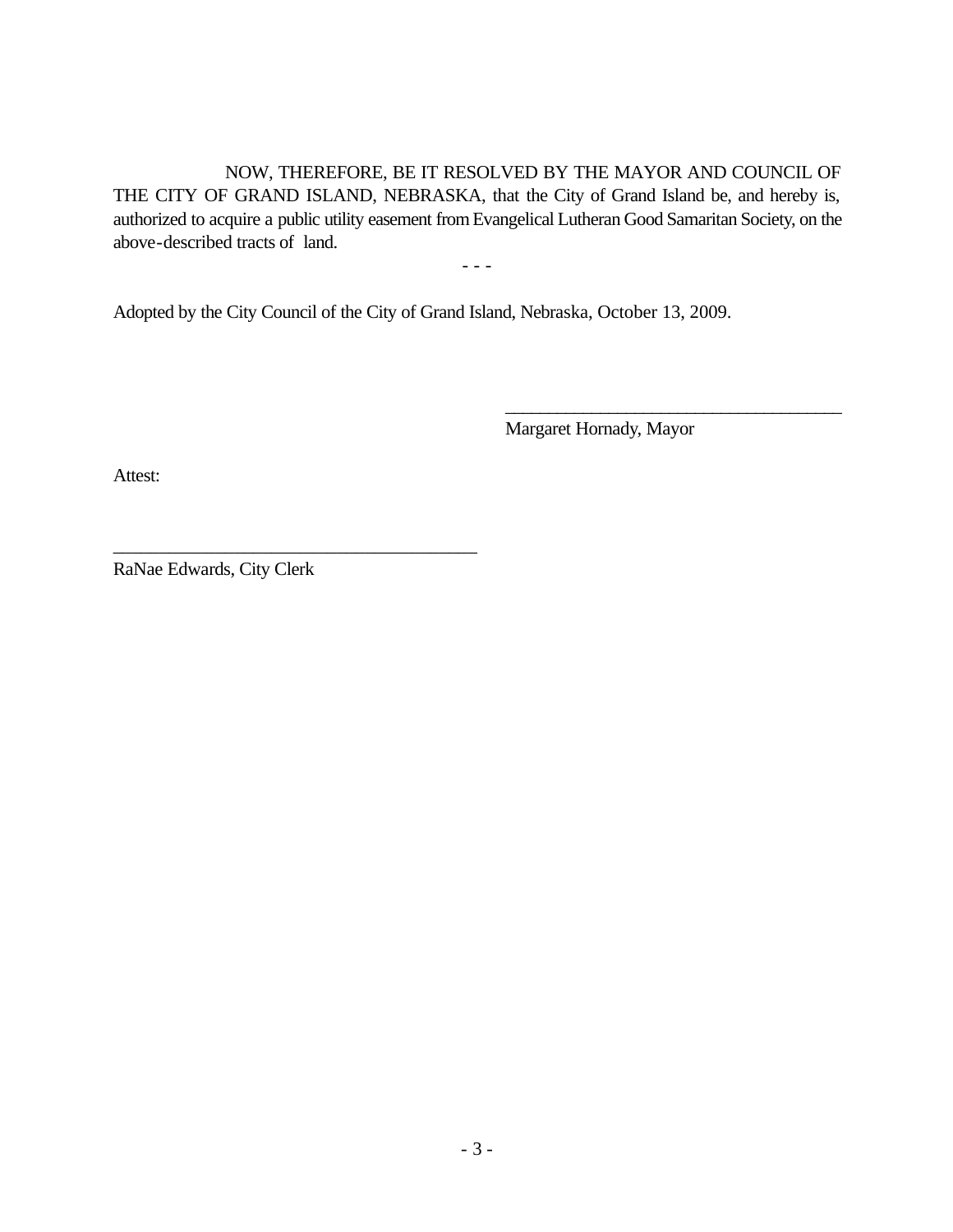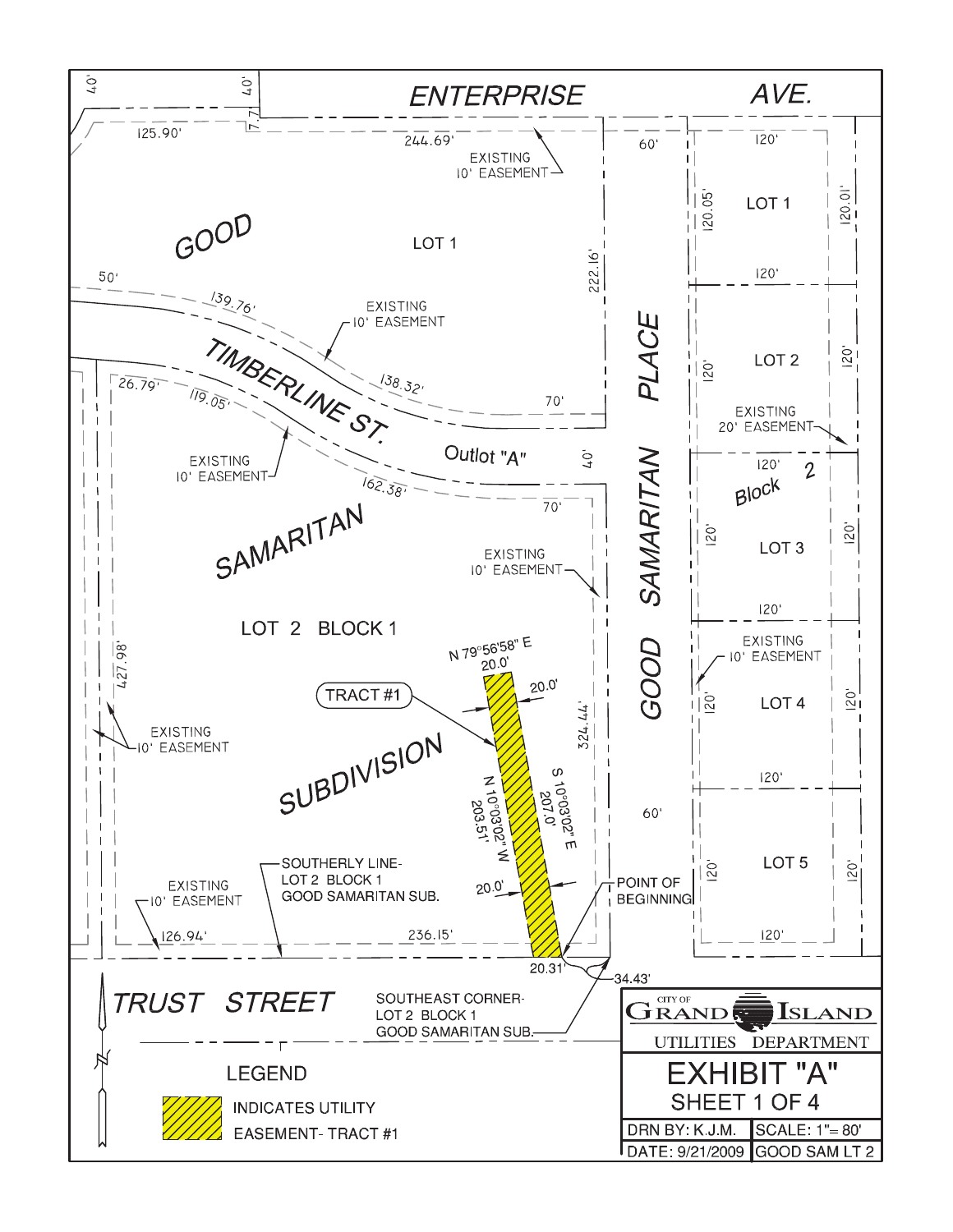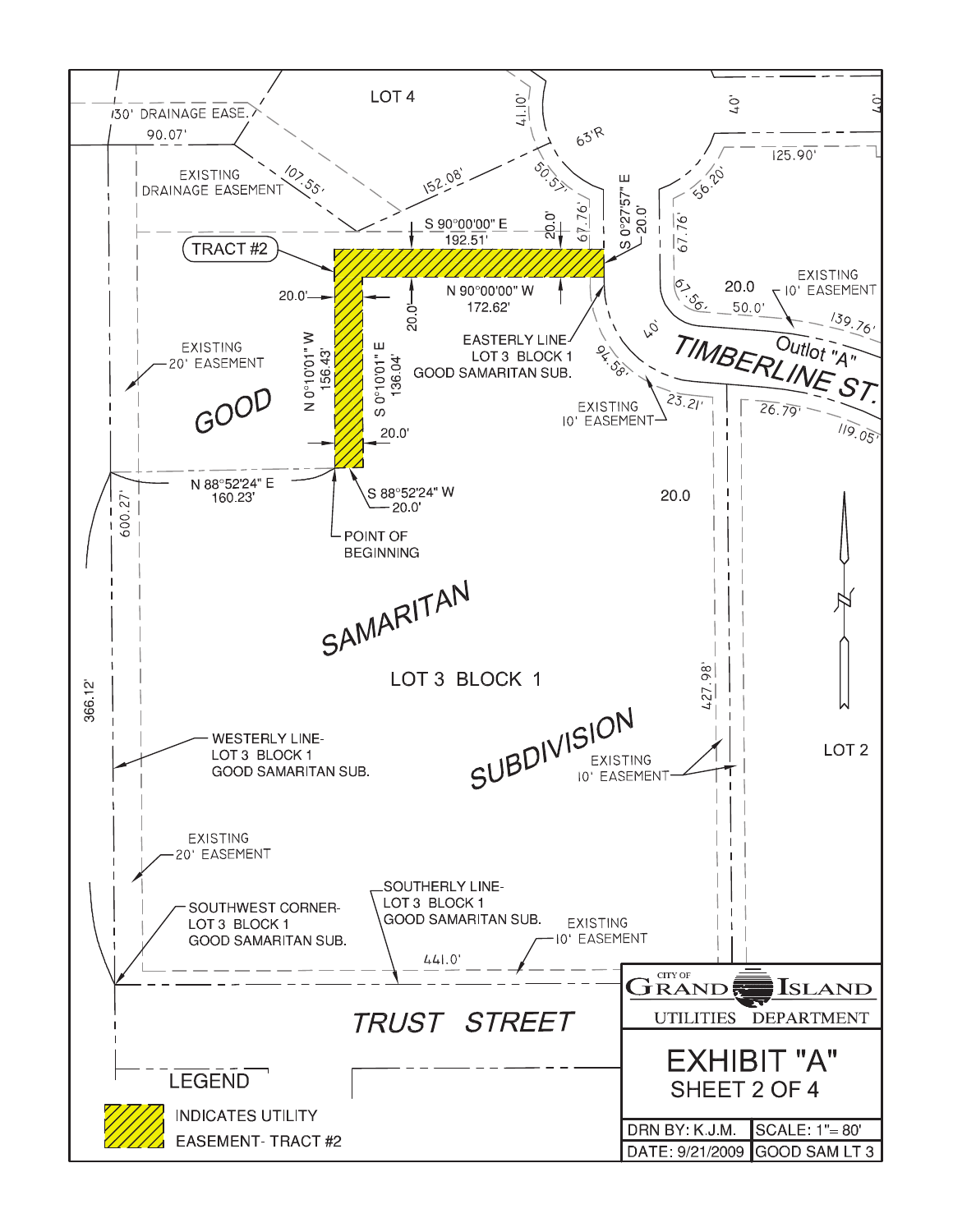